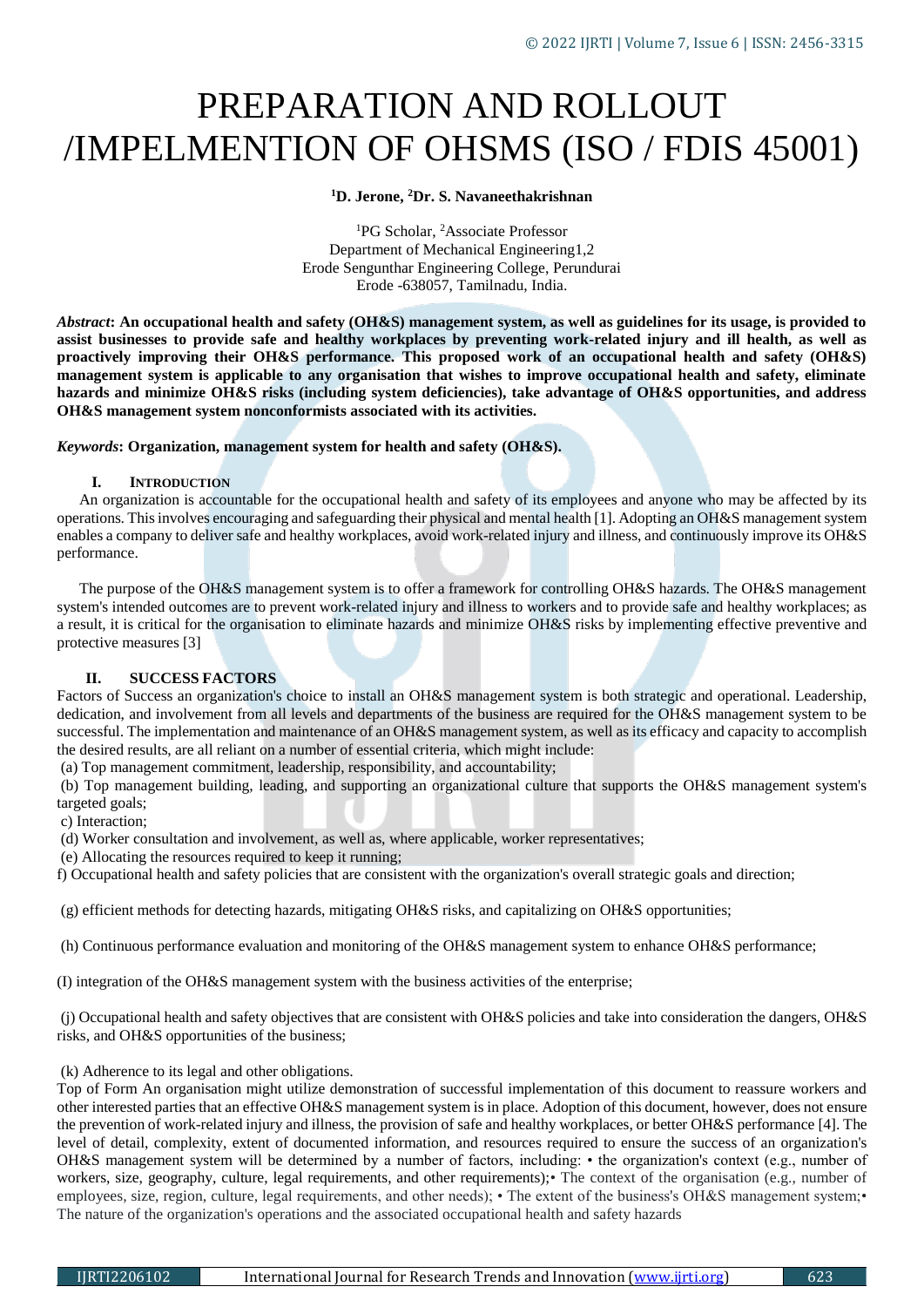## **III. CYCLE OF PLAN-DO-CHECK-ACT:**

The approach to OH&S management system used in this publication is based on the Plan-Do-Check-Act principle (PDCA). Organizations employ the PDCA principle to accomplish continuous improvement through an iterative process [14]. It may be applied to a management system and each of its components as follows:

(a) Plan: identify and analyses OH&S risks, OH&S opportunities, and other risks and opportunities, as well as define OH&S objectives and processes required to produce outcomes in accordance with the organization's OH&S policy.

(b) Do: carry out the processes as planned.

(c) Examine: monitor and assess activities and processes in relation to the OH&S policy and objectives, and report the findings;

(d) Act: Take activities to continuously enhance OH&S performance in order to attain the desired results.



Fig 1 Relationship between PDCA and the framework in this document

## **IV. OCCUPATIONAL HEALTH AND SAFETY MANAGEMENT SYSTEMS [ISO/FDIS 45001]**

This implementation specifies the requirements for an occupational health and safety (OH&S) management system and provides guidance for its use, allowing organisation to provide safe and healthy workplaces by preventing work-related injury and illness, as well as proactively improving OH&S performance [5]. This paper is appropriate to any organisation that wants to enhance occupational health and safety, reduce hazards and decrease OH&S risks (including system inadequacies), capitalizes on OH&S opportunities, and resolve OH&S management system nonconformities connected with its operations. This document assists a company in achieving the goals of its OH&S management system [13].

The expected consequences of an OH&S management system, in accordance with the organization's OH&S policy, include: (a) continuous improvement of OH&S performance; (b) compliance of legal and other obligations; and (c) attainment of OH&S objectives.

This implementation is applicable to any company of any size, kind, or activity. It applies to the OH&S risks under the organization's control, taking into consideration elements such as the organization's operating environment and the requirements and expectations of its employees and other interested parties. This paper does not provide precise OH&S performance criteria, nor does it prescribe the architecture of an OH&S management system. This document enables a company to integrate other areas of health and safety, such as worker wellness/wellbeing, into its OH&S management system.

However this document can be used in its entirety or in part to systematically enhance occupational safety and health. Claims of compliance to this document are not accepted unless all of its requirements are incorporated into an organization's OH&S management system and met without exception.

## **V. STEPS TO IMPLEMENTATION OF ISO 450001 OCCUPATIONAL HEALTH SAFETY AND MANAGEMENT SYSTEM:**

• Obtain management support: How will you obtain essential management support? Will you speak to individuals individually or in a joint meeting? Take a look at this article on the 4 essential benefits of ISO 45001 for your business and this Project plan for ISO 45001 implementation to help you with your sales presentation.

• Understand your legal obligations: Do you have health and safety rules in your industry? Have you considered the regional, state, national, and global levels? Section 6.1.3 of ISO 45001 defines the criteria for understanding and maintaining compliance in order for your implementation to succeed.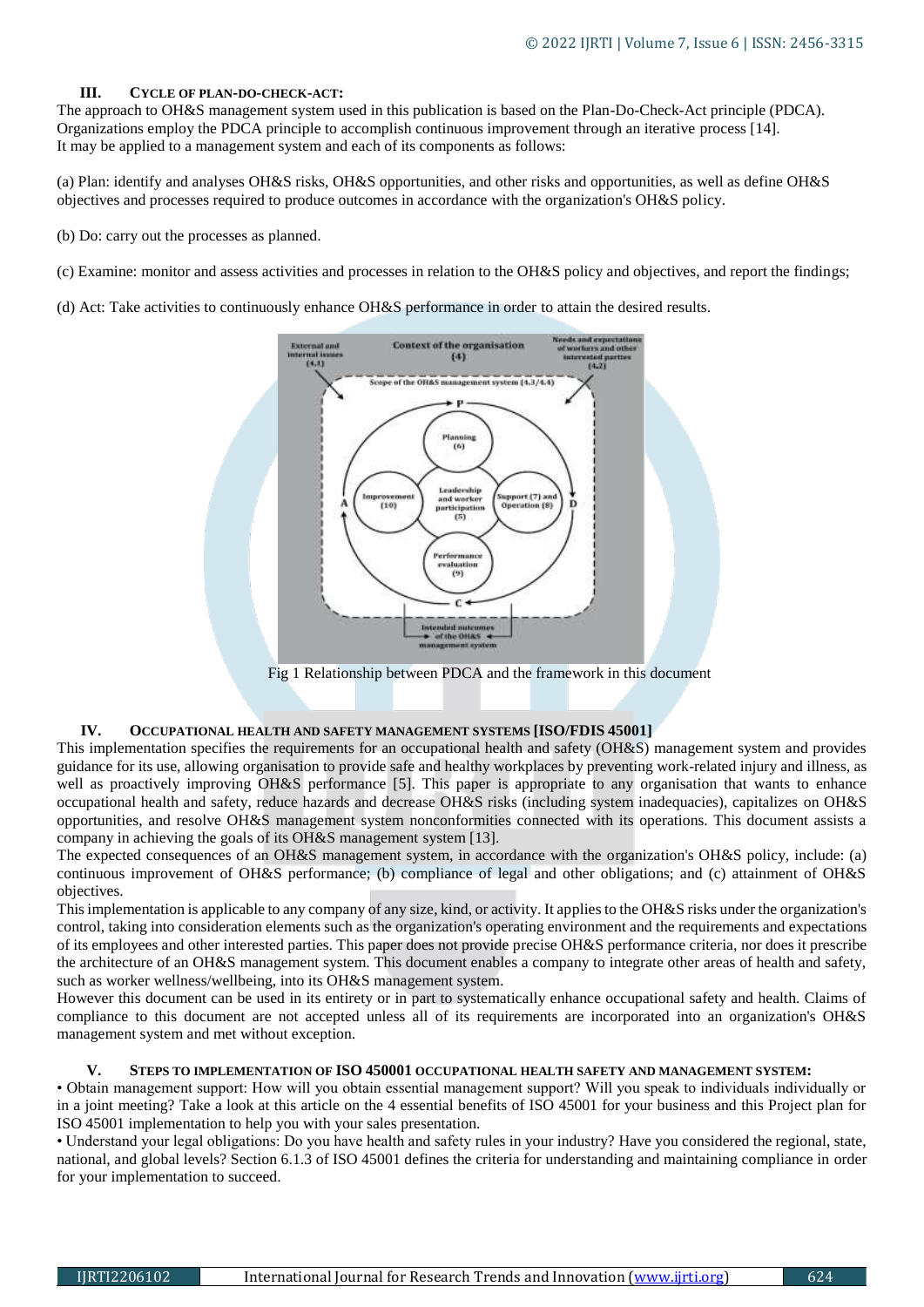• Define the scope of your OH&S management system: Is your OH&S management system relevant to your whole firm, or is it only applicable to one site of a multi-location organisation? This will be essential for developing your OH&S Policy, as well as the objectives and programmers that will lead your OH&S management system.

• Establish the processes and procedures: What policies and procedures must be developed in order to control the OH&S dangers in your organisation? How will you identify all of your hazards and the risks connected with them so that the appropriate controls can be put in place? What kind of risk assessment is required? What operational controls and emergency response procedures are required? What will you record, and what can you manage with good training and awareness? Check out this white paper for some pointers: Checklist of ISO 45001-Required Mandatory Documentation

• Put in place OH&S systems and procedures: What steps must you take to implement all of the processes and procedures outlined in Step 4? What kind of control and procedural hierarchy do you require? Do you need to collaborate closely with some people in your business to be successful? How would you distribute the new duties that certain workers will be given?

• Train and educate your workers: How will you educate your personnel on what ISO 45001 is and why you are implementing it? Will training sessions be held during department meetings, or will supervisors instruct employees? Who needs to be taught on any process modifications you've made? It is critical that everyone understands their role within the OH&S Management system structure [12].

• Select your certification body: In order to reap the greatest benefits, you must select a certification body that is appropriate for your firm. Do the auditors understand your sector and the hazards and risks that come with it? What other organizations has the firm certified, and how satisfied are they? How does the certifying body believe that they will assist you? These are all questions you should ask possible certification bodies while deciding which one is best for you[15].

• Maintain records and use the OH&S management system: What do the OH&S records inform you about your procedures as you go? Are they operating well, or do you need to make any changes as part of your corrective action procedure? Perform your personnel understand what they need to do, as described in the records, or do some areas require additional training? Do you identify opportunities for improvement in your processes, and if so, how can you capitalize on them? Determine how long your certification authority requires this period before they consider the management system mature enough to audit [11].

• Conduct internal audits: Internal audits are the instruments you use to examine each of your processes; thus, what are they telling you? Are your records sufficient to demonstrate that the procedure is working? Are there any issues that your corrective action method needs to address? Do certain sectors require more regular audits than others?

• Conduct a management review: Is your OH&S management system working as it should according to the senior management plan? Is it well-implemented and efficient? Are there improvements being made, and are sufficient resources being allocated to the effort? You will only know this if your management system's output is reviewed by management.

• Corrective actions: Are there any issues with your OH&S management system that need to be addressed? Were these discovered by process measures, internal audits, or management reviews? Have you included OH&S incident investigation into your corrective action plan? Find the fundamental cause of the problem and address it with a corrective action using your corrective action method. • Certification audits: When you are ready, your certification organisation will send professionals to compare your OH&S management system plans, processes, and procedures to the ISO 45001 criteria. Were any holes discovered, and did the auditor's report mention them? If this is the case, you must remedy them and acquire documentation that they were handled. When your system has matured sufficiently, your certification authority will undertake the major audit, comparing your records to your goals and the ISO 45001 requirements [10]. Were any nonconformity discovered in your process data, internal audits, or management reviews? After a few days, the audit team will provide a report detailing their findings and any remedial steps that are required. When they are convinced that your management is effective.

## **CONCLUSION**

#### **It is considered that establishing a health and safety committee in the workplace and/or appointing an elected health and safety representative will increase employee engagement and consultation. OSHA procedures and OSHA performance are primarily concerned with safety and financial performance. The goal was to alleviate several issues in research.**

## **REFERENCE**

- [1] Auni Fatin Nadia Chiek Desa, Nurul Fadly Habidin, Siti Norhafizan Hibadullah Nursyazwani Mohd Fuzi, Farah Izzaida Mohd Zamri, Occupational Safety And Health Administration Practices And the Occupational Safety And Health Administration Performances In Malaysian Industry. Journal of Studies in Social Sciences (2013) Vol 4 Number 1, 2013, 1-15
- [2] Gardner D and Winder C Occupational Health Safety Management System (1997) Journal of Europe Pmc 01 Jul 1997, vol 5(3):183-196.
- [3] IEC 31010, Risk management Risk assessment techniques.
- [4] ISO 14001, Environmental management systems Requirements with guidance for use.
- [5] ISO 19011, Guidelines for auditing management systems.
- [6] ISO 20400, Sustainable procurement Guidance.
- [7] ISO 26000, Guidance on social responsibility.
- [8] ISO 31000, Risk management Principles and guidelines.
- [9] ISO 37500, Guidance on outsourcing.
- [10]ISO 39001, Road traffic safety (RTS) management systems Requirements with guidance for use.
- [11]ISO 9000:2015, Quality management systems Fundamentals and vocabulary.
- [12]ISO 9001, Quality management systems Requirements.